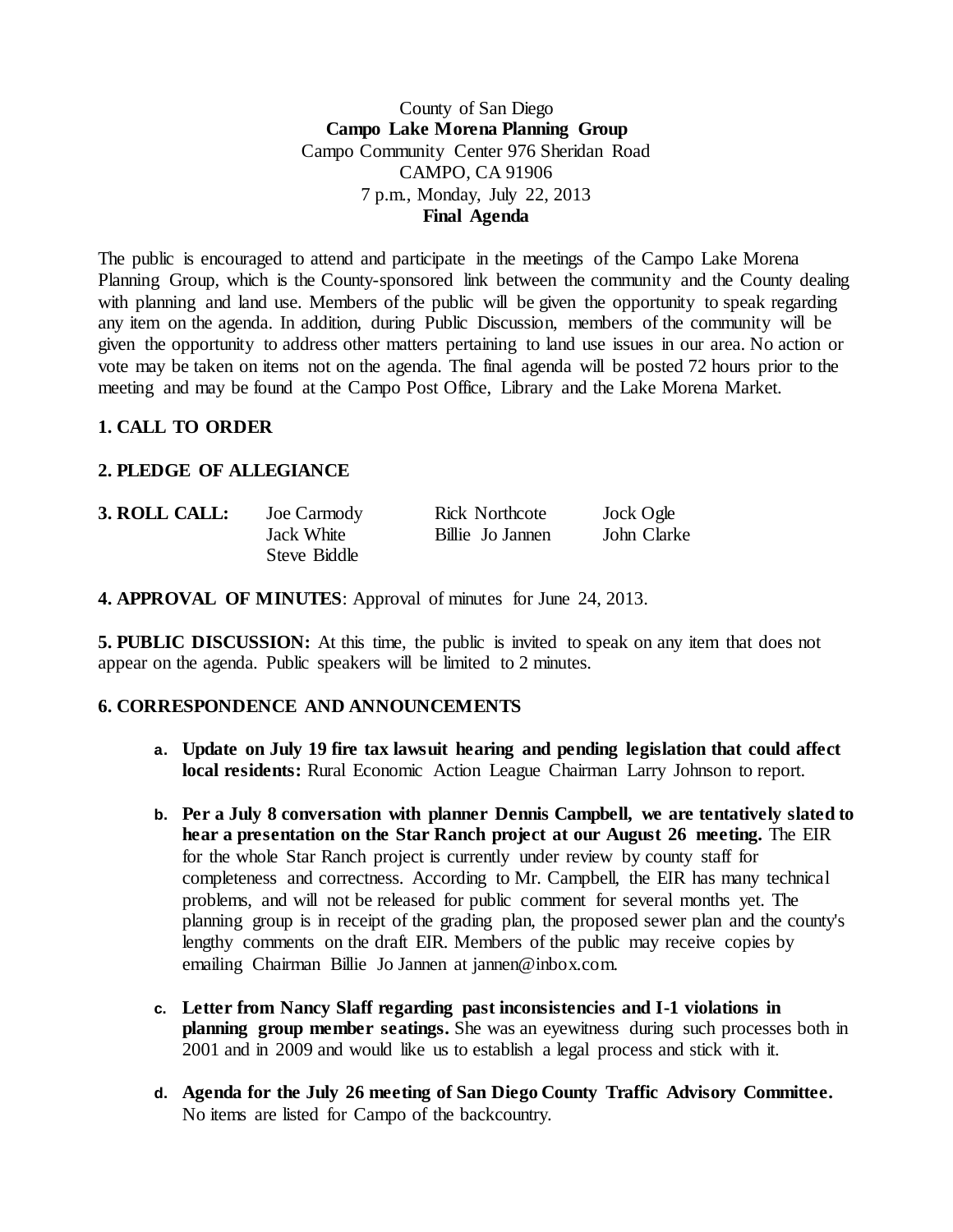**e. Agenda for the July 18 meeting of the San Diego County Land Development Performance Review Committee.** Do we have anyone on the planning group who is willing to attend these meetings?

### **7. EXPENSES**

Please report any valid expenses

## **Action Items 8. NEW BUSINESS:**

- **a. Discretionary Permit for Major Use Permit PDS2013-MUP-13-009, wireless communications facility;** Owner, Tom Graves; Applicant, ATT Mobility; Location, 31075 Highway 94 between Forrest Gate Road and Buckman Springs Road. The project consists of a 60-foot faux pine tree, 12 panel antennas, microwave, 2 GPS antennas and equipment shed. It is an addition to other existing antenna towers. A representative from ATT Mobility will present project.
- **b. Parks and Recreation annual request for community's priority list for parks programs and projects.** The group can vote to keep the past listing as-is, introduce new ones, or change the priority order of projects. Last year's list, in order of priority, is: Mountain Empire Community Center Phase 2, Cover for Playground; Turf for community ballfield; restore community auditorium; skate park; youth facilities; community pool.

# **Action Items**

**9. OLD BUSINESS:**

- **a. Review final form of letters to Duncan Hunter, regarding low-flying helicopters, and San Diego City, regarding draining of Lake Morena.**
- **b. Review and update standing rules as needed.** Discussion and vote.
- **c. Review and update standing committees**. Discussion and vote.
- **d. Review and vote on applicants to fill vacant seat number 7. Applications are currently being accepted.** This is a four-year term that started January 2013. Applicants must reside and be registered to vote in the Campo Planning Group area. Please send applications to CLMPG Chairman Billie Jo Jannen, 28736 Highway 94, Unit 1, Campo, CA 91906, [jannen@inbox.com](mailto:campojoe@yahoo.com) or call 619-415-6298 for more information. Applicants will be voted on at the current meeting.
- **e. Review and vote on applicants to fill vacant seat number 9. Applications are currently being accepted.** This is a four-year term that started January 2013. Applicants must reside and be registered to vote in the Campo Planning Group area. Please send applications to CLMPG Chairman Billie Jo Jannen, 28736 Highway 94, Unit 1, Campo, CA 91906, [jannen@inbox.com](mailto:campojoe@yahoo.com) or call 619-415-6298 for more information. Applicants will be voted on at the current meeting.